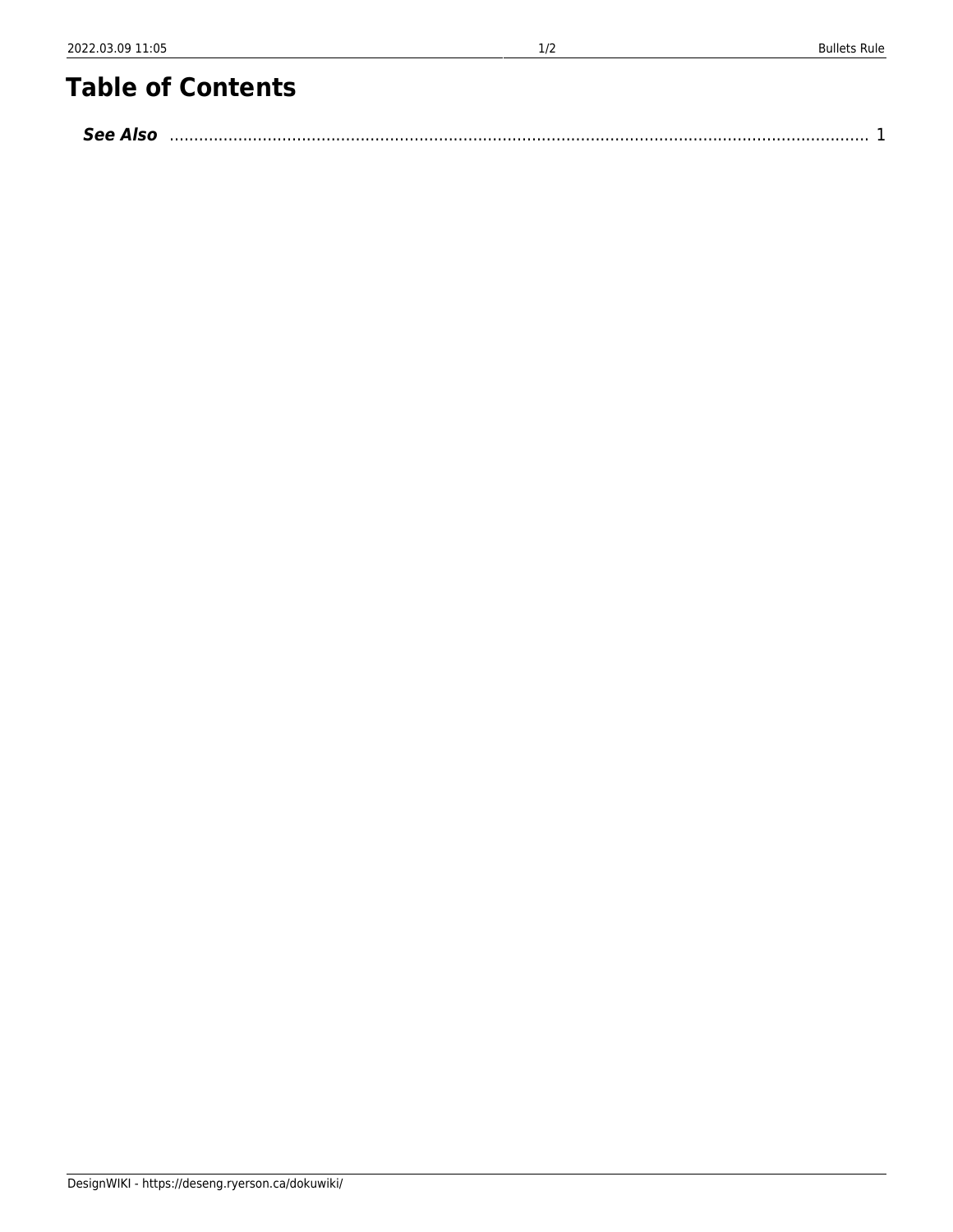https://deseng.ryerson.ca/dokuwiki/ Printed on 2022.03.09 11:05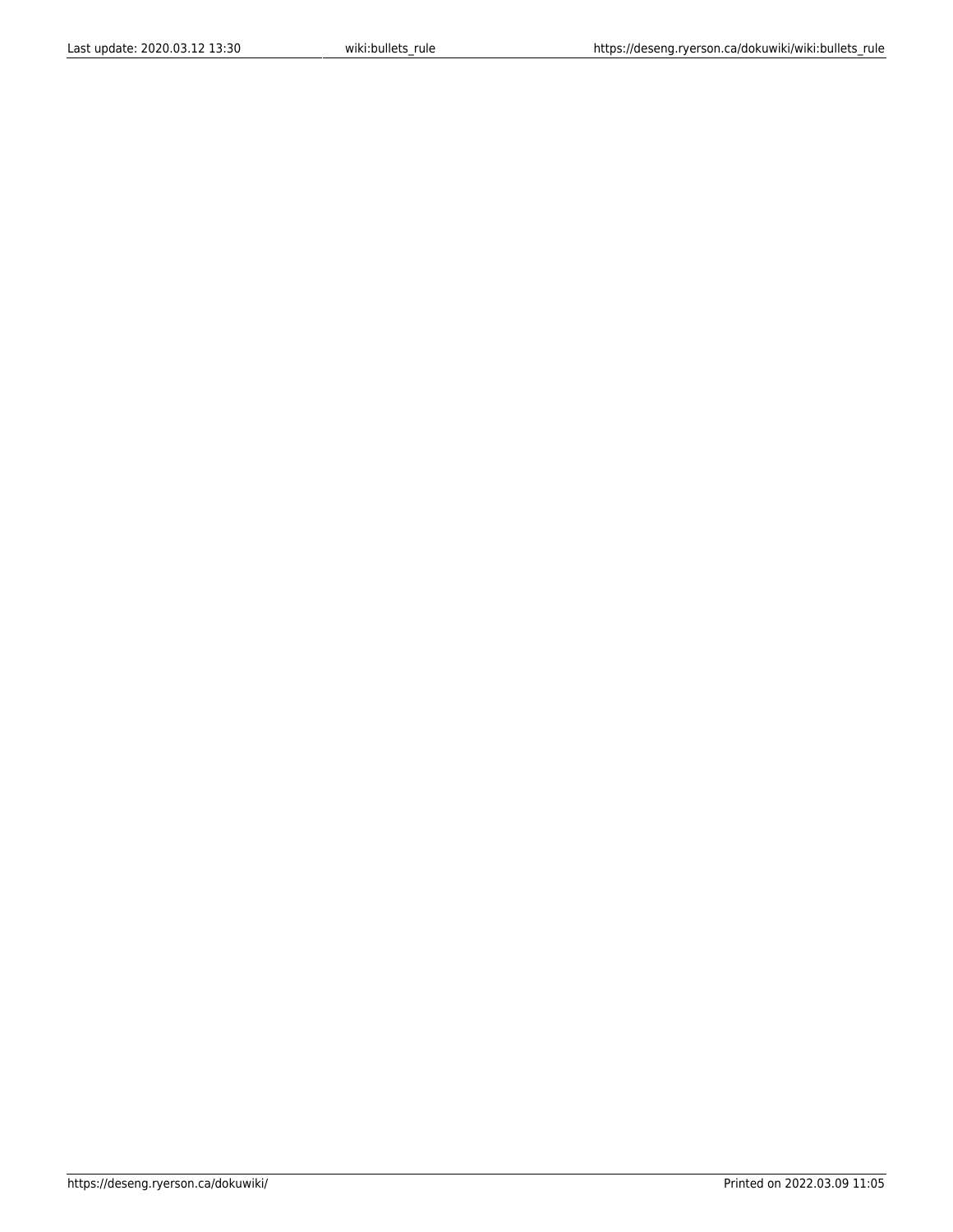## **Bullets Rule**

Using bulleted lists is a great way to write notes in wikis.

Note: This page is written using the bullet technique.

- People read short, direct sentences most easily.
- This should be reflected in how content is provided.
- So write using point/bullet form.
	- $\circ$  Start with the main point
	- Use sub-lists to explain or expand the main point.
	- $\circ$  Keep the presentation as linear as possible.
		- Use links to other topics or topic sections as necessary to de-linearise content.
	- $\circ$  Prefer positive statements (i.e. avoid using not).
		- **Example:** 
			- INCORRECT If you do not provide a new filename, the original one is used.
			- CORRECT If the new filename is missing, the original one is used.
	- $\circ$  Minimise use of punctuation, conjunctions, etc.
		- Example:
			- INCORRECT To upload a file, go to the Web Upload topic, use the BROWSE button to identify the file to upload, add an optional new filename for the upload, enter the mandatory description of the upload, then click the UPLOAD button.
			- CORRECT To **upload a file:**
				- 1. Go to the Web Upload page
				- 2. Use the BROWSE button to identify the file on your computer to upload.
				- 3. Add a filename to which the upload will be copied.
					- This is optional. If absent, the original filename is reused.
				- 4. Add a description of the file's contents, origin, authorship, etc.
					- This is required.
				- 5. Click UPLOAD.
- While this technique is not a silver bullet (no pun intended), it is very useful for concisely describing some kinds of information and presenting arguments.

## <span id="page-2-0"></span>**See Also**

• [Syntax](https://deseng.ryerson.ca/dokuwiki/wiki:syntax) of this wiki.

[tip](https://deseng.ryerson.ca/dokuwiki/tag:tip?do=showtag&tag=tip)